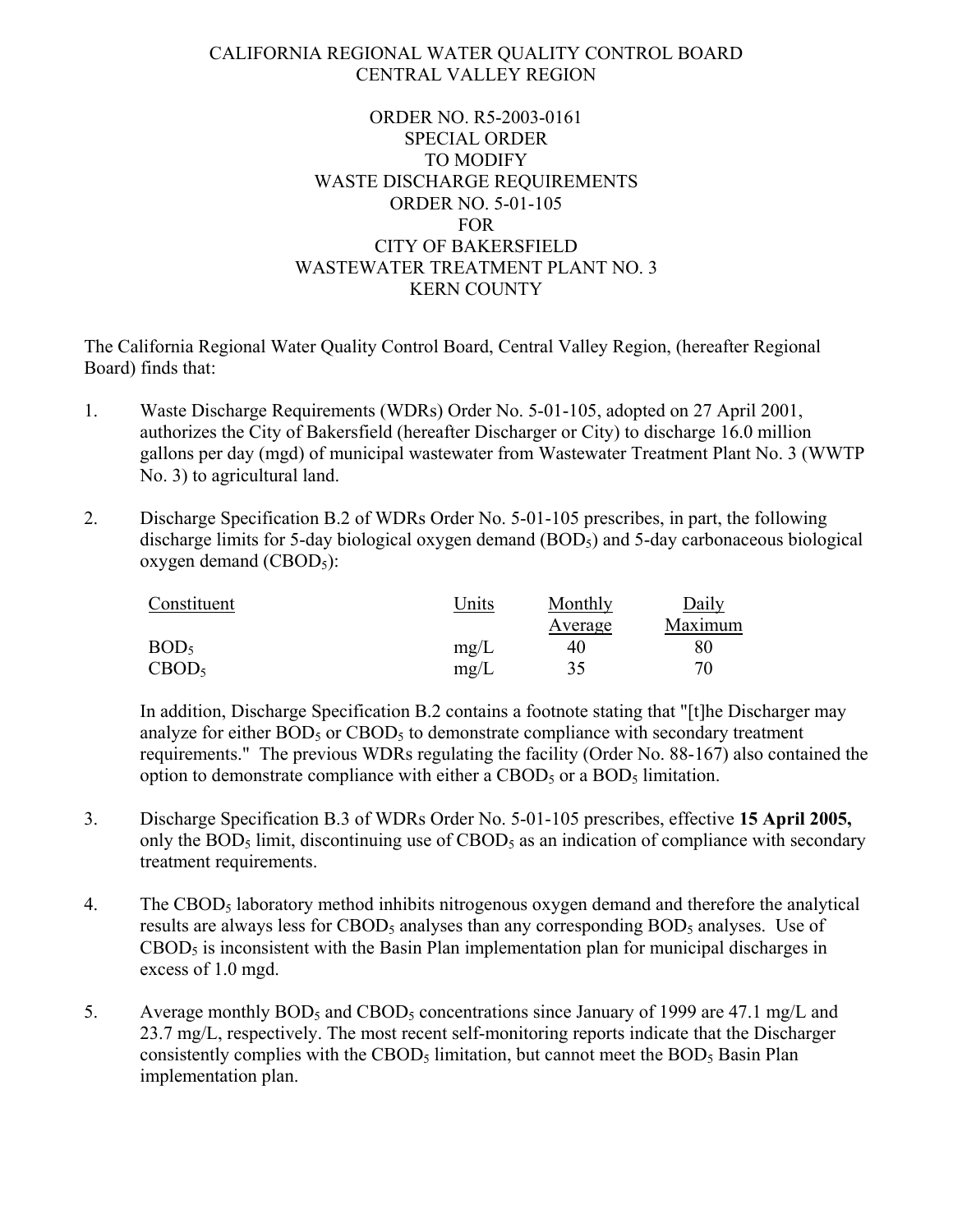SPECIAL ORDER NO. R5-2003-0161 TO MODIFY WASTE DISCHARGE REQUIREMENTS ORDER NO. 5-01-105 CITY OF BAKERSFIELD WASTEWATER TREATMENT PLANT NO. 3 KERN COUNTY

- 6. Provisions F.11, F.12, and F.13 prescribe deadlines by which the Discharger must submit technical reports that set forth a schedule for completing a systematic and comprehensive evaluation of each waste treatment and control component of WWTP No. 3. The purpose of the evaluation is to assess the extent to which the Discharger practices and implements best practicable treatment control (BPTC) to minimize the degradation of receiving water quality. On 3 May 2002 the Discharger submitted a technical report to satisfy Provision F.11. Provision F.12 requires the Discharger to submit the evaluation and proposed time schedule for completing the BPTC modifications by **1 July 2003.** Provision F.12 requires that the proposed schedule be as short as possible and, unless authorized by the Regional Board, no more than four years beyond the completion date of the initial BPTC evaluation. Provision F.13 requires the Discharger to submit a report proposing revised groundwater limitations, based on the results of the BPTC evaluation, by **1 July 2004.**
- 7. The Discharger indicates that it was not able to meet the 1 July 2003 deadline and that it may not be possible to complete the BPTC evaluation until 2006. Causes for the delay involve unanticipated time necessary to develop and then modify the evaluation work plan, unanticipated time required for collection of substantial background data necessary to perform the evaluation, and budget constraints.
- 8. When WDRs Order No. 5-01-105 was adopted, the Discharger indicated its intent to spend \$7 to \$8 million dollars in modifications to WWTP No. 3 to achieve compliance with the  $BOD<sub>5</sub>$  limit by April 2005 and that, in the interim, the Discharger would evaluate and implement BPTC.
- 9. The Discharger now indicates that due to the rapid rate of recent and projected growth, the City is planning and budgeting for a \$26 million, 8.0 mgd expansion of WWTP No. 3. The Discharger proposes to address compliance with the  $BOD<sub>5</sub>$  limit; evaluate, complete, and implement BPTC; and design, finance, and construct the proposed 8.0 mgd expansion concurrently, as part of a single capital improvement project, to be completed by 2010.
- 10. The Discharger reports the task of funding multiple WWTP improvement projects is burdensome, and that it could realize a reduction in overall costs by combining the improvements necessary to achieve compliance with the  $BOD<sub>5</sub>$  limitation, to implement  $BPTC$ , and to expand WWTP No. 3.
- 11. Accordingly, the Discharger requests that: the implementation date prescribed by Discharge Specification B.3 of WDRs Order No. 5-01-105 be delayed until **15 April 2010;** the deadline for submittal of the BPTC evaluation required by Provisions F.12 be delayed until **1 July 2006,** with a corresponding extension of the four-year limit on the subsequent time schedule; and the deadline for submittal of a report proposing revised groundwater limitations be delayed until **1 July 2007.**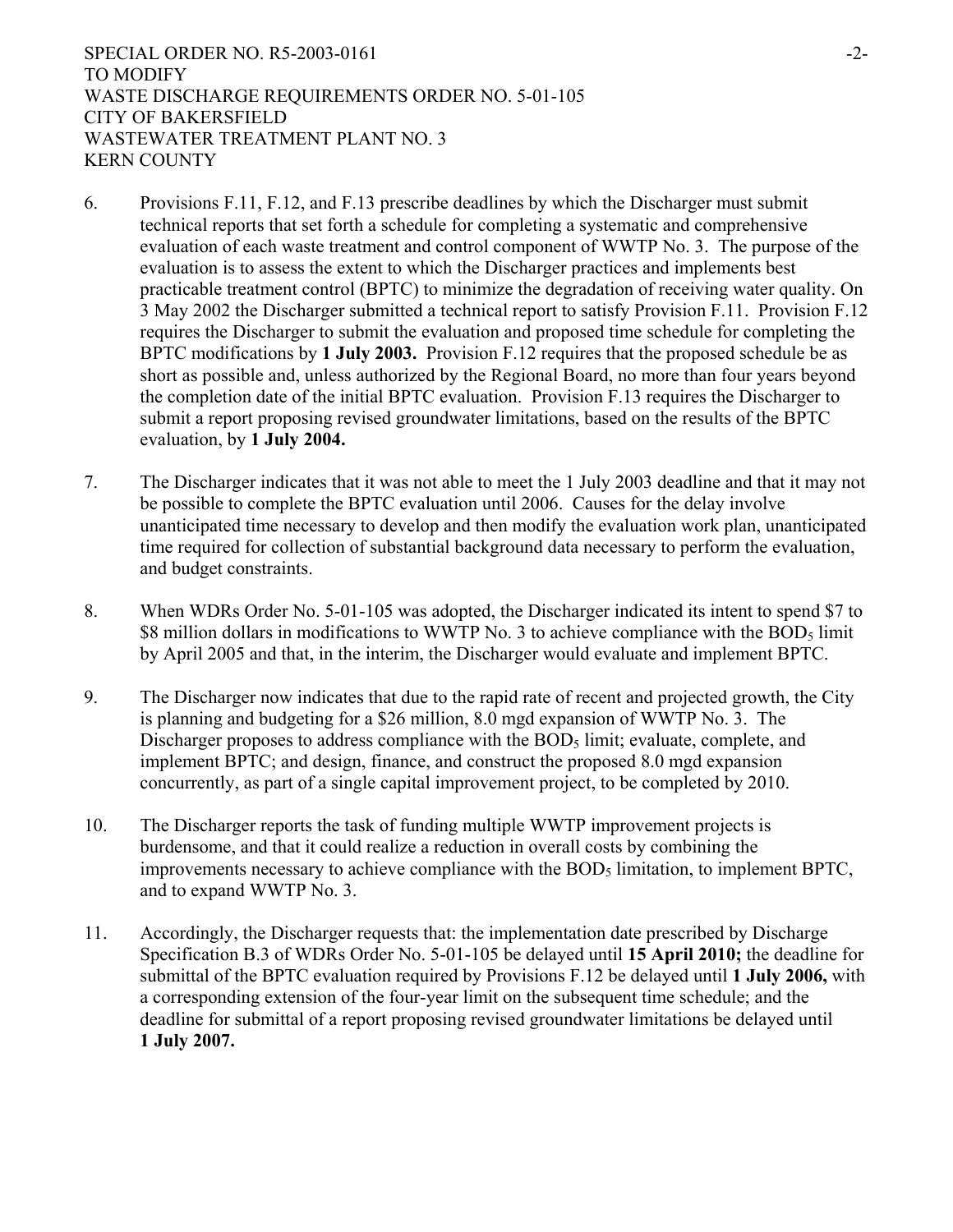- 12. Given the Discharger's compliance history, its good faith effort thus far to comply with Provisions F.11, F.12, and F.13 of WDRs Order No. 5-01-105, and the potential cost savings to the ratepayers discharging to WWTP No. 3, it is reasonable and in the public interest to modify the abovementioned deadlines.
- 13. The Discharger and interested agencies and persons were notified of the Regional Board's intent to modify WDRs Order No. 5-01-105 and provided an opportunity for a public hearing and to submit written views and recommendations.
- 14. In a public hearing on 17 October 2003, all comments pertaining to the modification of WDRs Order No. 5-01-105 were heard and considered.
- 15. The action to amend Waste Discharge Requirements Order No. 5-01-105 is exempt from the provisions of Chapter 3 of the California Environmental Quality Act (CEQA) (Public Resources Code Section 21000, et seq.), in accordance with Section 13389 of the California Water Code.

**IT IS HEREBY ORDERED**, pursuant to sections 13263, 13267, and 13377 of the California Water Code, that Waste Discharge Requirements Order No. 5-01-105 is modified as follows:

- **A. Discharge Specification B.3:** The effective date of **15 April 2005** is now **15 April 2010**.
- **B. Provision F.12:** The deadline of **1 July 2003** is now **1 July 2006**. The time schedule proposed for implementation of BPTC will not exceed four years (i.e., 2010).
- **C. Provision F.13:** The deadline of **1 July 2004** is now **1 July 2007**.

I, THOMAS R. PINKOS, Executive Officer, do hereby certify that the foregoing is a full, true, and correct copy of an Order adopted by the California Regional Water Quality Control Board, Central Valley Region on 17 October 2003.

> Original signed by THOMAS R. PINKOS, Executive Officer

JRL:jrl:10/17/03